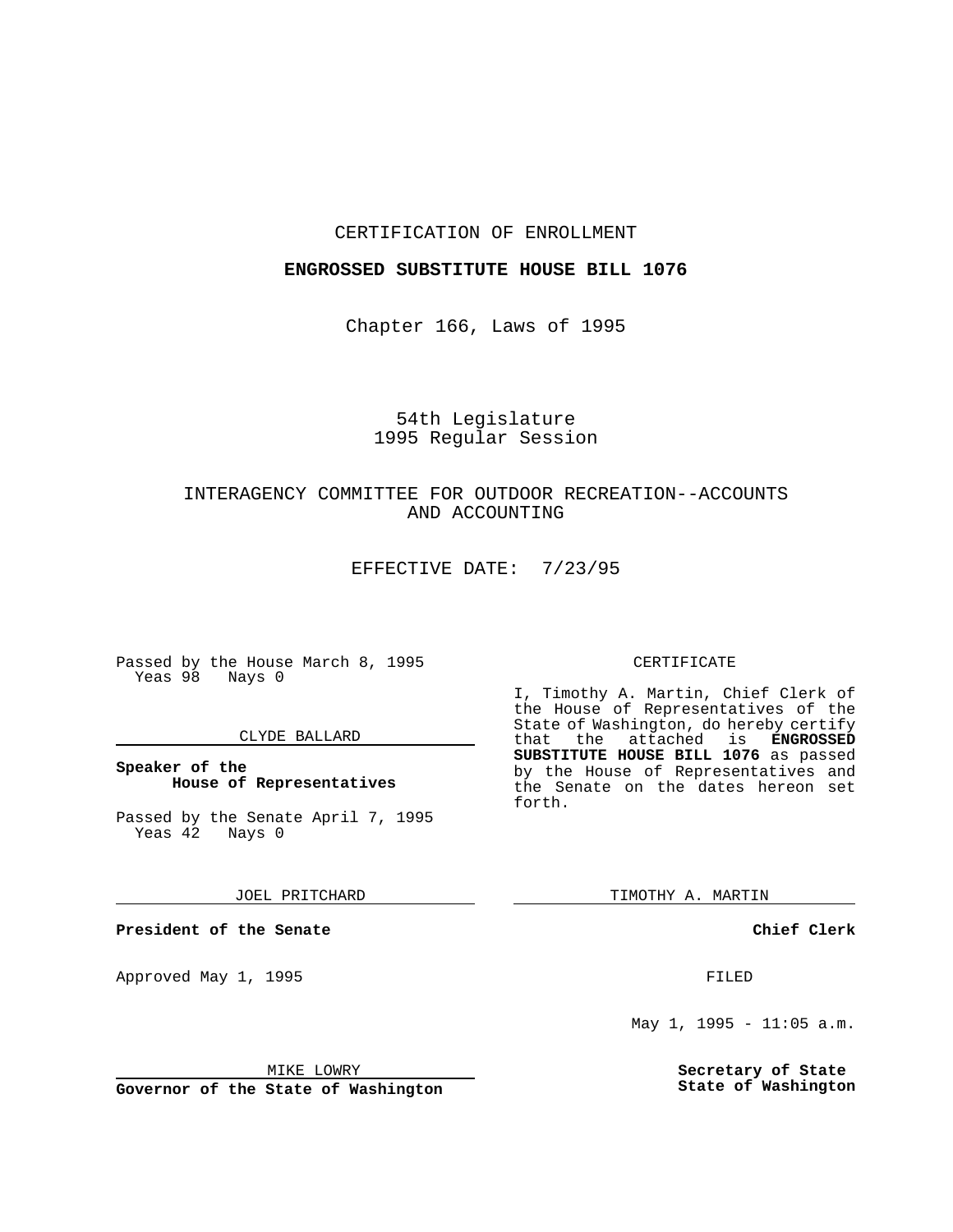# **ENGROSSED SUBSTITUTE HOUSE BILL 1076** \_\_\_\_\_\_\_\_\_\_\_\_\_\_\_\_\_\_\_\_\_\_\_\_\_\_\_\_\_\_\_\_\_\_\_\_\_\_\_\_\_\_\_\_\_\_\_

\_\_\_\_\_\_\_\_\_\_\_\_\_\_\_\_\_\_\_\_\_\_\_\_\_\_\_\_\_\_\_\_\_\_\_\_\_\_\_\_\_\_\_\_\_\_\_

Passed Legislature - 1995 Regular Session

#### **State of Washington 54th Legislature 1995 Regular Session**

**By** House Committee on Capital Budget (originally sponsored by Representatives Sehlin and Ogden; by request of Interagency Committee for Outdoor Recreation)

Read first time 03/03/95.

 AN ACT Relating to changing interagency committee for outdoor recreation accounts and accounting procedures; amending RCW 43.99.030, 43.99.040, 43.99.060, 43.99.070, 43.99.080, 43.99.095, 43.99.120, 43.99.150, and 46.09.170; adding a new section to chapter 43.99 RCW; adding a new section to chapter 46.09 RCW; and repealing RCW 43.99.144.

BE IT ENACTED BY THE LEGISLATURE OF THE STATE OF WASHINGTON:

 **Sec. 1.** RCW 43.99.030 and 1979 c 158 s 109 are each amended to read as follows:

 From time to time, but at least once each four years, the director of licensing shall determine the amount or proportion of moneys paid to him as motor vehicle fuel tax which is tax on marine fuel. The director shall make or authorize the making of studies, surveys, or investigations to assist him in making such determination, and shall hold one or more public hearings on the findings of such studies, surveys, or investigations prior to making his determination. The studies, surveys, or investigations conducted pursuant to this section shall encompass a period of twelve consecutive months each time. The final determination by the director shall be implemented as of the ((first day of the calendar month, which date falls closest to the mid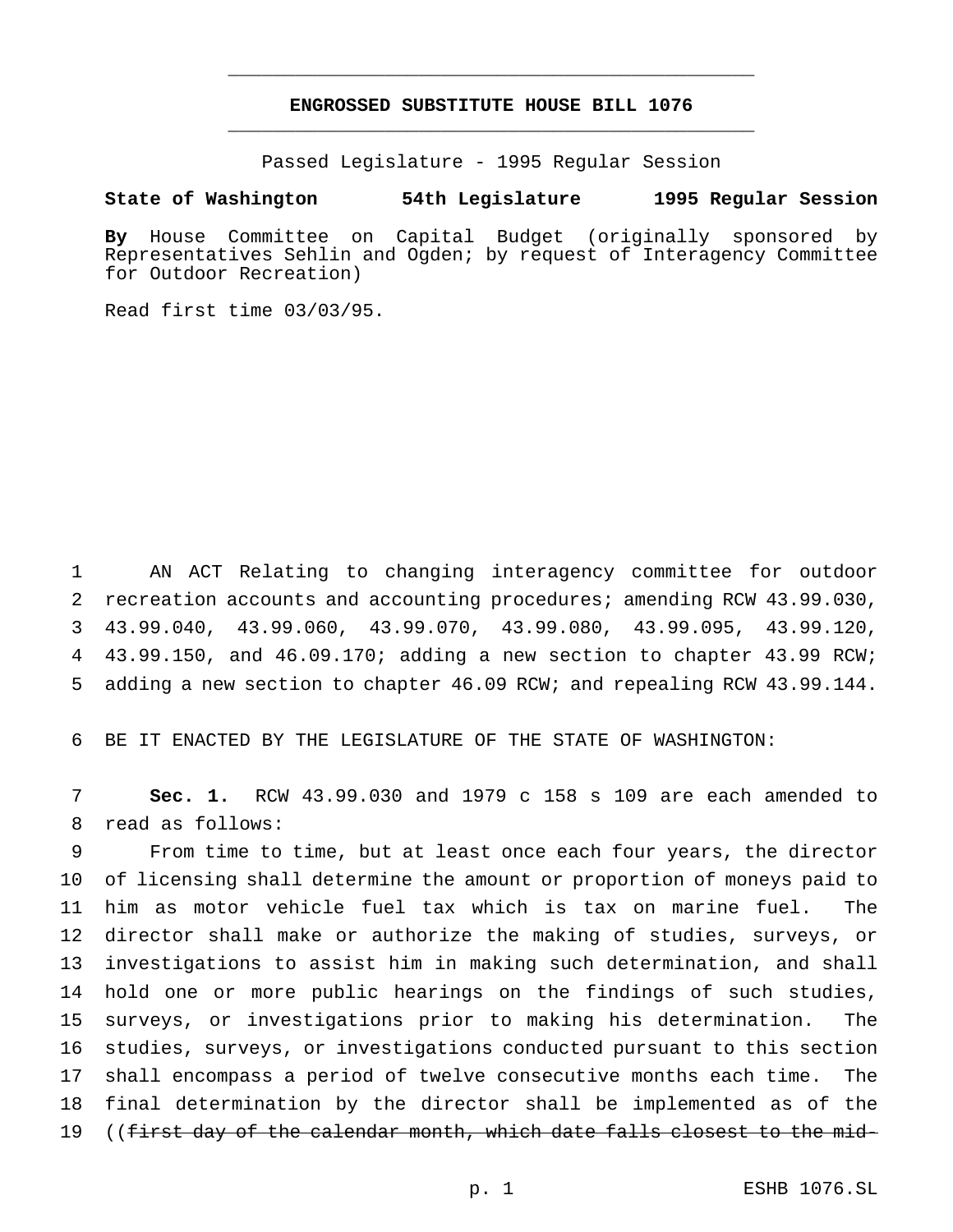1 point of the time period for)) next biennium after the period from which the study data were collected. The director may delegate his duties and authority under this section to one or more persons of the department of licensing if he finds such delegation necessary and proper to the efficient performance of these duties. Costs of carrying out the provisions of this section shall be paid from the marine fuel tax refund account created in RCW 43.99.040, upon legislative appropriation.

 **Sec. 2.** RCW 43.99.040 and 1991 sp.s. c 13 s 42 are each amended to read as follows:

 There is created the marine fuel tax refund account in the state 12 treasury. ((From time to time, but at least once each biennium,)) The director of licensing shall request the state treasurer to refund 14 monthly from the motor vehicle fund amounts which have been determined to be tax on marine fuel. The state treasurer shall refund such amounts and place them in the marine fuel tax refund account to be held for those entitled thereto pursuant to chapter 82.36 RCW and RCW 43.99.050, except that he shall not refund and place in the marine fuel tax refund account for any period for which a determination has been made pursuant to RCW 43.99.030 more than the greater of the following amounts: (1) An amount equal to two percent of all moneys paid to him as motor vehicle fuel tax for such period, (2) an amount necessary to meet all approved claims for refund of tax on marine fuel for such period.

 **Sec. 3.** RCW 43.99.060 and 1991 sp.s. c 13 s 52 are each amended to read as follows:

27 ((There is created)) The outdoor recreation account is created in 28 the state treasury( $\frac{1}{2}$  in which shall be deposited all moneys received 29 from the marine fuel tax refund account pursuant to RCW 43.99.070, the 30 proceeds of the bond issue authorized by chapter 43.98 RCW, \*RCW 43.31.620 and 43.31.740, and any moneys made available to the state of Washington by the federal government for outdoor recreation not 33 specifically designated for another fund or agency)). Moneys in the 34 account are subject to legislative appropriation. The committee shall administer the account in accordance with chapter 43.98A RCW and this 36 chapter, and shall hold it separate and apart from all other money, funds, and accounts of the committee.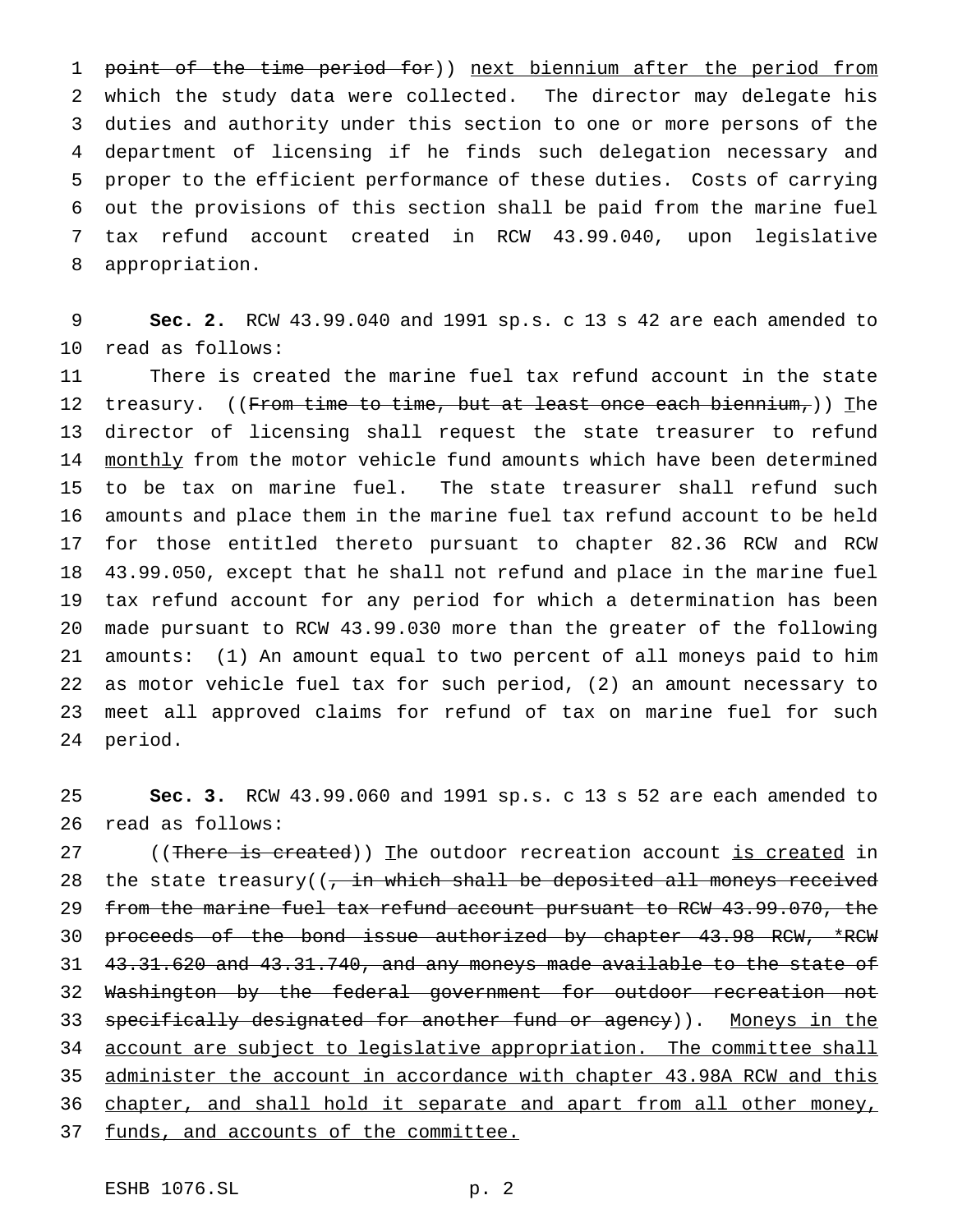1 Grants, gifts, or other financial assistance ((awarded or 2 designated for a particular purpose, or)), proceeds received from 3 public bodies as administrative cost contributions, and moneys made available to the state of Washington by the federal government for 5 <u>outdoor recreation</u>, may be ((received and, when appropriated by the legislature, may be expended in accordance with the general budget and 7 accounting act)) deposited into the account.

 **Sec. 4.** RCW 43.99.070 and 1990 c 42 s 116 are each amended to read as follows:

 Upon expiration of the time limited by RCW 82.36.330 for claiming of refunds of tax on marine fuel, the state of Washington shall succeed 12 to the right to such refunds. ((From time to time, but at least once 13 each biennium,)) The director of licensing, after taking into account past and anticipated claims for refunds from and deposits to the marine fuel tax refund account and the costs of carrying out the provisions of 16 RCW 43.99.030, shall request the state treasurer to transfer monthly 17 <u>from the marine fuel tax refund account</u> an amount equal to the proportion of the moneys in the account representing the motor vehicle fuel tax rate under RCW 82.36.025 in effect on January 1, 1990, to the 20 ((outdoor)) recreation resource account and the remainder to the motor vehicle fund.

 **Sec. 5.** RCW 43.99.080 and 1971 ex.s. c 140 s 1 are each amended to read as follows:

24 Moneys transferred to the ((outdoor)) recreation resource account from the marine fuel tax refund account may be used when appropriated by the legislature, as well as any federal or other funds now or hereafter available, to pay the necessary administrative and coordinative costs of the interagency committee for outdoor recreation established by RCW 43.99.110. All moneys so transferred, except those appropriated as aforesaid, shall be divided into two equal shares and shall be used to benefit watercraft recreation in this state as follows:

33 (1) One share ((by the)) as grants to state agencies for (a) acquisition of title to, or any interests or rights in, marine recreation land, (b) capital improvement of marine recreation land, or (c) matching funds in any case where federal or other funds are made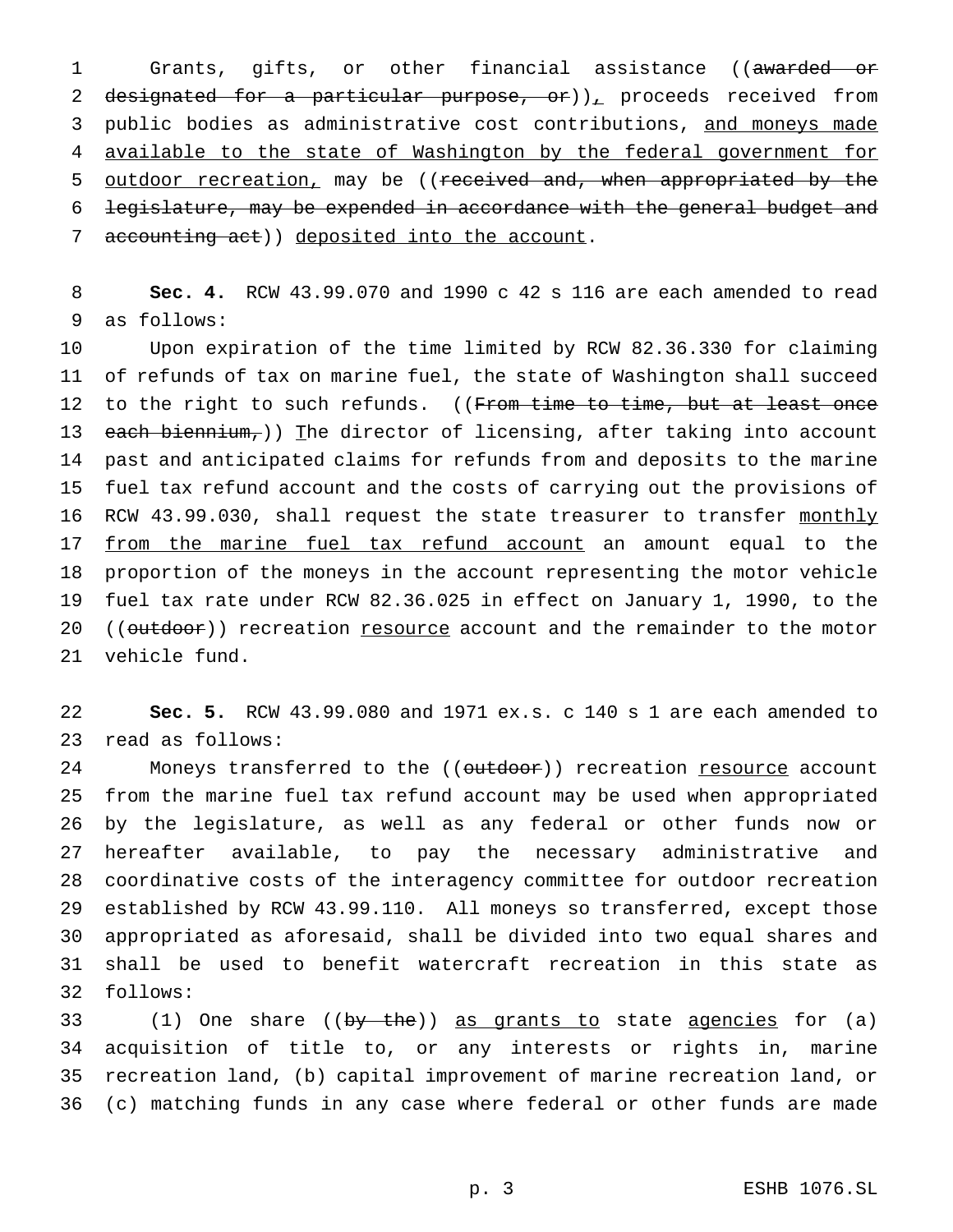available on a matching basis for purposes described in (a) or (b) of this subsection;

 (2) One share as grants to public bodies to help finance (a) acquisition of title to, or any interests or rights in, marine recreation land, or (b) capital improvement of marine recreation land. A public body is authorized to use a grant, together with its own contribution, as matching funds in any case where federal or other 8 funds are made available for purposes described in (a) or (b) of this 9 subsection. The committee may prescribe further terms and conditions for the making of grants in order to carry out the purposes of this chapter.

 **Sec. 6.** RCW 43.99.095 and 1967 ex.s. c 62 s 7 are each amended to read as follows:

 Interest earned on funds granted or made available by the committee shall not be expended by the recipient but shall be returned to the 16 ((outdoor recreation)) source account ((of the general fund)) for disbursement by the committee in accordance with general budget and accounting procedure.

 **Sec. 7.** RCW 43.99.120 and 1983 c 3 s 114 are each amended to read as follows:

 Any public body or any agency of state government authorized to acquire or improve public outdoor recreation land which desires funds 23 from the outdoor recreation account, the recreation resource account, 24 or the nonhighway and off-road vehicle activities program account shall 25 submit to the committee a ((six-year)) long-range plan for developing outdoor recreation facilities within its authority and detailed plans 27 for the projects sought to be financed from ((the outdoor recreation)) 28 these accounts, including estimated cost and such other information as the committee may require. The committee shall analyze all proposed plans and projects, and shall recommend to the governor for inclusion in the budget such projects as it may approve and find to be consistent with an orderly plan for the acquisition and improvement of outdoor recreation lands in the state.

 **Sec. 8.** RCW 43.99.150 and 1965 c 5 s 15 are each amended to read as follows: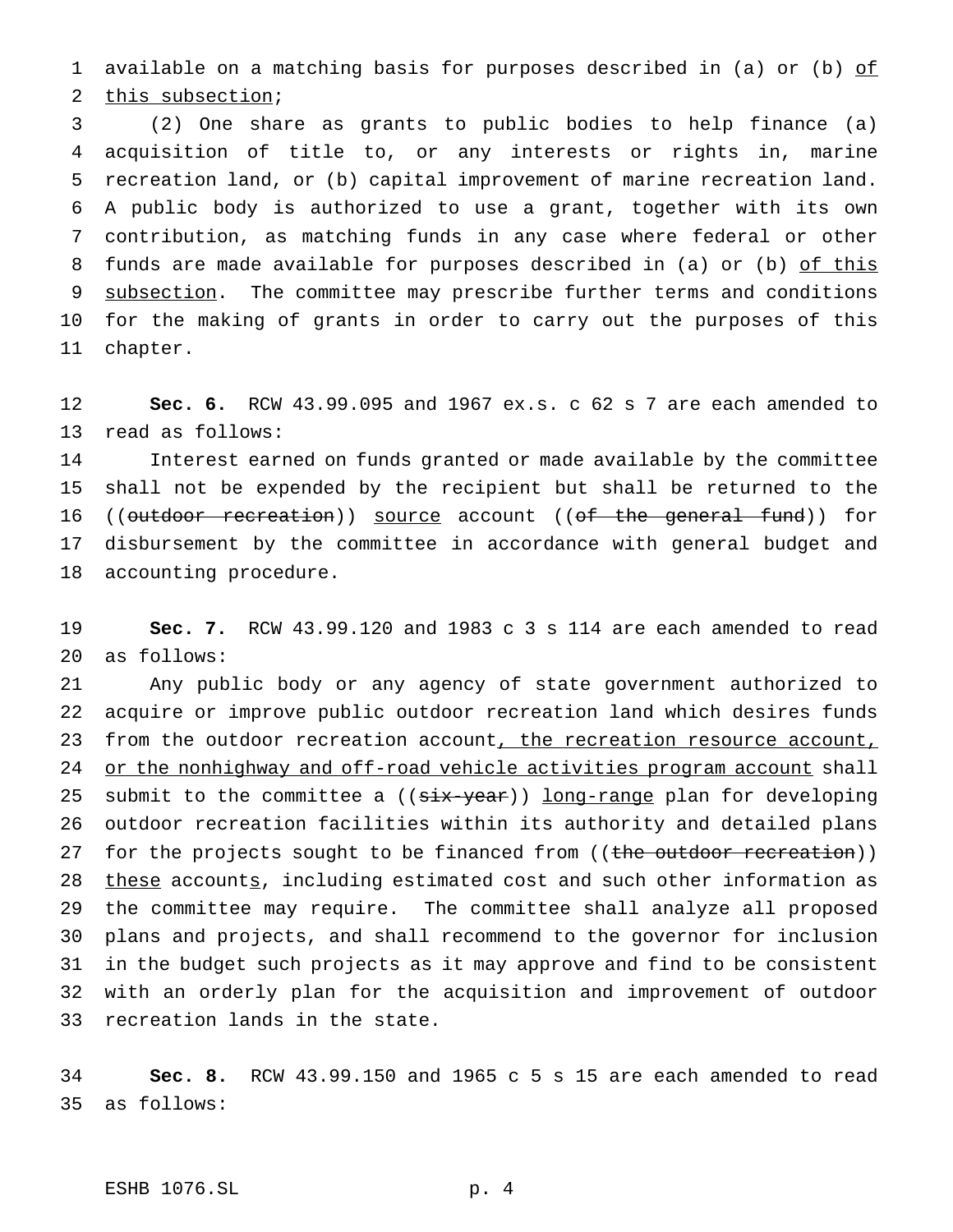1 The 1967 and subsequent legislatures ((shall)) may appropriate 2 funds requested in the budget ((for state agencies from the outdoor recreation account directly to the state agencies which are to expend 4 such funds, and shall appropriate funds requested in the budget)) for 5 grants to public bodies and state agencies from the ((outdoor)) recreation resource account to the committee for allocation and disbursement. The committee shall include a list of prioritized state 8 agency projects to be funded from the recreation resource account with 9 its biennial budget request.

 **Sec. 9.** RCW 46.09.170 and 1994 c 264 s 36 are each amended to read as follows:

 (1) From time to time, but at least once each year, the state treasurer shall refund from the motor vehicle fund one percent of the motor vehicle fuel tax revenues collected under chapter 82.36 RCW, based on the tax rate in effect January 1, 1990, less proper deductions for refunds and costs of collection as provided in RCW 46.68.090. The treasurer shall place these funds in the general fund as follows:

 (a) Forty percent shall be credited to the ORV and nonhighway vehicle account and administered by the department of natural resources solely for planning, maintenance, and management of ORV recreation facilities, nonhighway roads, and nonhighway road recreation facilities. The funds under this subsection shall be expended in accordance with the following limitations:

 (i) Not more than five percent may be expended for information programs under this chapter;

 (ii) Not less than ten percent and not more than fifty percent may be expended for ORV recreation facilities;

 (iii) Not more than twenty-five percent may be expended for maintenance of nonhighway roads;

 (iv) Not more than fifty percent may be expended for nonhighway road recreation facilities;

 (v) Ten percent shall be transferred to the interagency committee for outdoor recreation for grants to law enforcement agencies in those counties where the department of natural resources maintains ORV facilities. This amount is in addition to those distributions made by the interagency committee for outdoor recreation under (d)(i) of this subsection;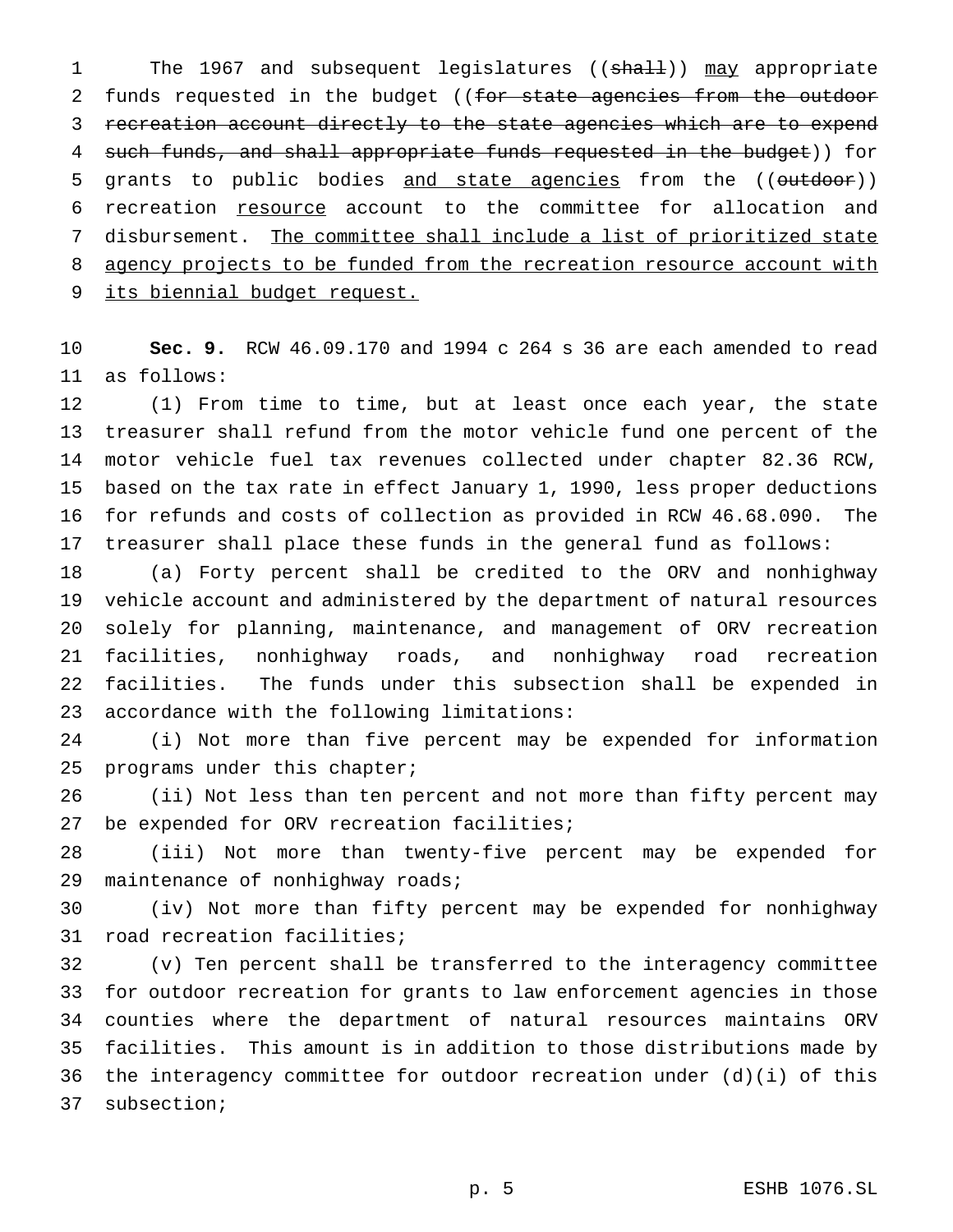(b) Three and one-half percent shall be credited to the ORV and nonhighway vehicle account and administered by the department of fish and wildlife solely for the acquisition, planning, development, maintenance, and management of nonhighway roads and recreation facilities;

 (c) Two percent shall be credited to the ORV and nonhighway vehicle account and administered by the parks and recreation commission solely 8 for the maintenance and management of ORV use areas and facilities; and

 (d) Fifty-four and one-half percent, together with the funds received by the interagency committee for outdoor recreation under RCW 11 46.09.110, shall be credited to the ((outdoor recreation)) nonhighway 12 and off-road vehicle activities program account to be administered by the committee for planning, acquisition, development, maintenance, and management of ORV recreation facilities and nonhighway road recreation facilities; ORV user education and information; and ORV law enforcement programs. The funds under this subsection shall be expended in accordance with the following limitations:

 (i) Not more than twenty percent may be expended for ORV education, information, and law enforcement programs under this chapter;

 (ii) Not less than an amount equal to the funds received by the interagency committee for outdoor recreation under RCW 46.09.110 and not more than sixty percent may be expended for ORV recreation facilities;

 (iii) Not more than twenty percent may be expended for nonhighway road recreation facilities.

 (2) On a yearly basis an agency may not, except as provided in RCW 46.09.110, expend more than ten percent of the funds it receives under this chapter for general administration expenses incurred in carrying out this chapter.

 NEW SECTION. **Sec. 10.** A new section is added to chapter 43.99 RCW to read as follows:

 The recreation resource account is created in the state treasury. Moneys in this account are subject to legislative appropriation. The committee shall administer the account in accordance with this chapter and chapter 67.32 RCW and shall hold it separate and apart from all other money, funds, and accounts of the committee. Moneys received from the marine fuel tax refund account under RCW 43.99.070 shall be deposited into the account. Grants, gifts, or other financial